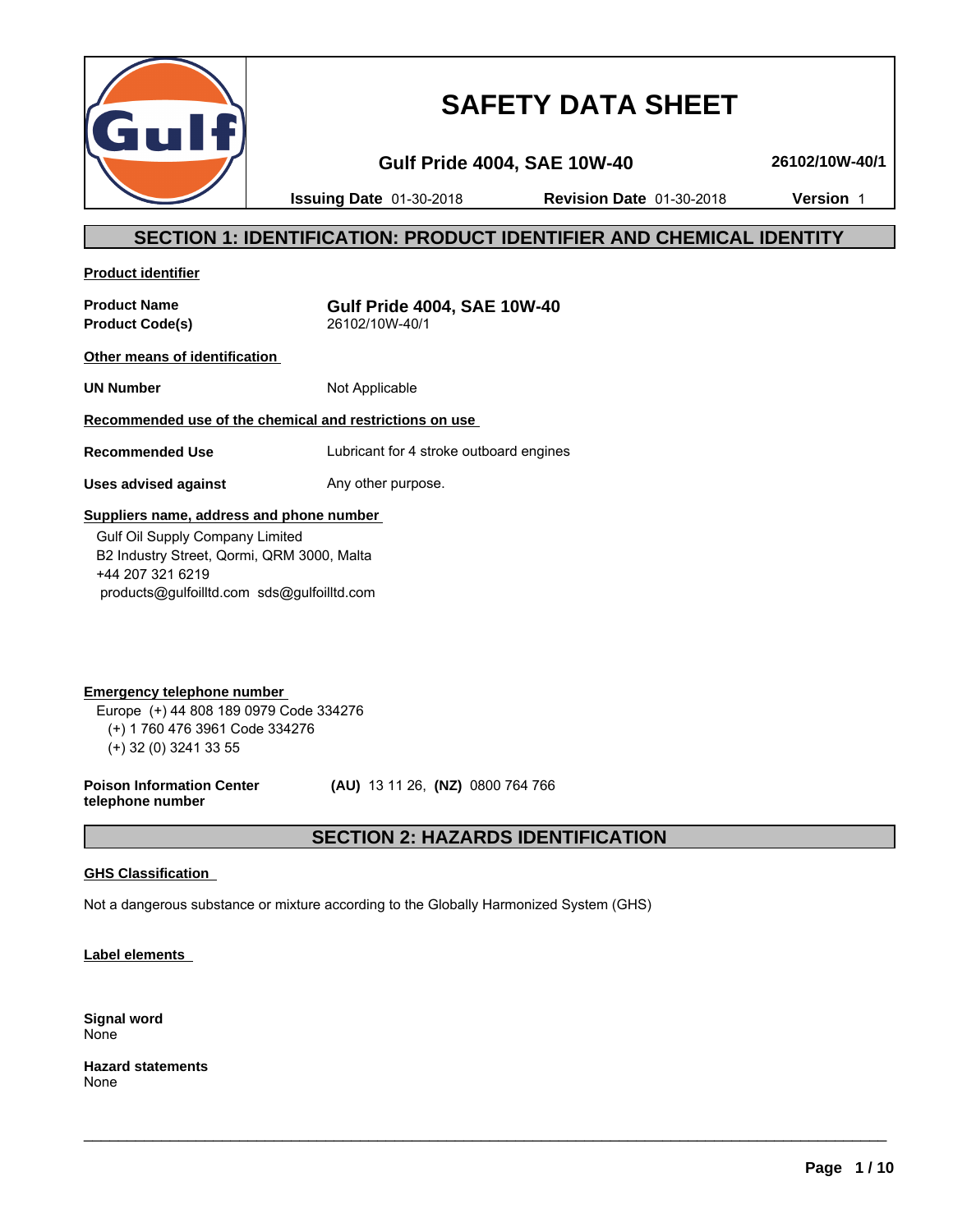#### **Precautionary Statements** None

#### **Other hazards**

Causes mild skin irritation

# **SECTION 3: COMPOSITION/INFORMATION ON INGREDIENTS**

 $\_$  ,  $\_$  ,  $\_$  ,  $\_$  ,  $\_$  ,  $\_$  ,  $\_$  ,  $\_$  ,  $\_$  ,  $\_$  ,  $\_$  ,  $\_$  ,  $\_$  ,  $\_$  ,  $\_$  ,  $\_$  ,  $\_$  ,  $\_$  ,  $\_$  ,  $\_$  ,  $\_$  ,  $\_$  ,  $\_$  ,  $\_$  ,  $\_$  ,  $\_$  ,  $\_$  ,  $\_$  ,  $\_$  ,  $\_$  ,  $\_$  ,  $\_$  ,  $\_$  ,  $\_$  ,  $\_$  ,  $\_$  ,  $\_$  ,

This product is a mixture. Health hazard information is based on its ingredients

| <b>Chemical name</b>                                             | <b>CAS No</b> | Weight-%         |
|------------------------------------------------------------------|---------------|------------------|
| Highly refined base oil (Viscosity $>20.5$ cSt @40 $^{\circ}$ C) |               | 100%<br>$60\%$ - |
| Highly refined, low viscosity mineral oils/hydrocarbons          |               | 25% - 60%        |
| (Viscosity >7 - <20.5 cSt @40 $^{\circ}$ C)                      |               |                  |

#### **Additional information**

Product containing mineral oil with less than 3% DMSO extract as measured by IP 346

See Section 15 for additional information on base oils.

The remaining composition is a mixture of non-classified ingredients or additives below the threshold for disclosure

# **SECTION 4: FIRST AID MEASURES**

#### **Description of first-aid measures**

| <b>General advice</b>                                                  | If symptoms persist, call a physician.                                                                      |  |  |
|------------------------------------------------------------------------|-------------------------------------------------------------------------------------------------------------|--|--|
| <b>Inhalation</b>                                                      | Move to fresh air.                                                                                          |  |  |
| <b>Skin contact</b>                                                    | Wash off immediately with soap and plenty of water. Remove and wash contaminated<br>clothing before re-use. |  |  |
| Eye contact                                                            | Rinse thoroughly with plenty of water, also under the eyelids. Keep eye wide open while<br>rinsing.         |  |  |
| Ingestion                                                              | Clean mouth with water. Drink plenty of water. Do not induce vomiting without medical<br>advice.            |  |  |
| <b>Protection of First-aiders</b>                                      | Use personal protective equipment.                                                                          |  |  |
| Most important symptoms and effects, both acute and delayed            |                                                                                                             |  |  |
| <b>Main Symptoms</b>                                                   | None                                                                                                        |  |  |
| Indication of immediate medical attention and special treatment needed |                                                                                                             |  |  |
|                                                                        |                                                                                                             |  |  |

**Notes to physician** Treat symptomatically.

# **SECTION 5: FIRE FIGHTING MEASURES**

### **Extinguishing media**

#### **Suitable Extinguishing Media**

Use extinguishing measures that are appropriate to local circumstances and the surrounding environment:, Use CO2, dry chemical, or foam, Water spray or fog, Cool containers / tanks with water spray

 $\_$  ,  $\_$  ,  $\_$  ,  $\_$  ,  $\_$  ,  $\_$  ,  $\_$  ,  $\_$  ,  $\_$  ,  $\_$  ,  $\_$  ,  $\_$  ,  $\_$  ,  $\_$  ,  $\_$  ,  $\_$  ,  $\_$  ,  $\_$  ,  $\_$  ,  $\_$  ,  $\_$  ,  $\_$  ,  $\_$  ,  $\_$  ,  $\_$  ,  $\_$  ,  $\_$  ,  $\_$  ,  $\_$  ,  $\_$  ,  $\_$  ,  $\_$  ,  $\_$  ,  $\_$  ,  $\_$  ,  $\_$  ,  $\_$  ,

# **Extinguishing media which shall not be used for safety reasons**

Do not use a solid water stream as it may scatter and spread fire

#### **Specific hazards arising from the chemical**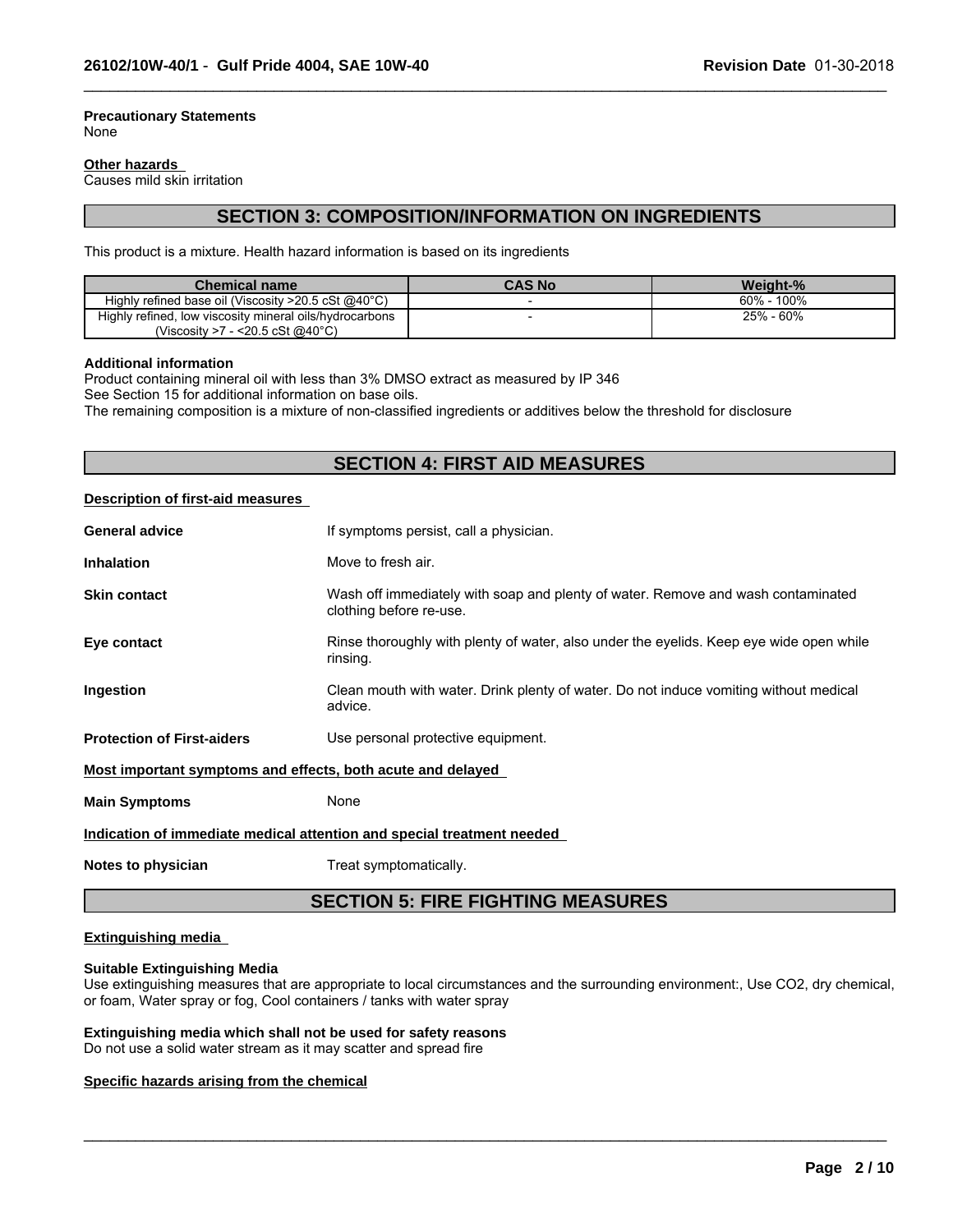Thermal decomposition can lead to release of irritating gases and vapors. Carbon monoxide, carbon dioxide and unburned hydrocarbons (smoke). In the event of fire and/or explosion do not breathe fumes. This material creates a fire hazard because it floats on water. Combustible material.

 $\_$  ,  $\_$  ,  $\_$  ,  $\_$  ,  $\_$  ,  $\_$  ,  $\_$  ,  $\_$  ,  $\_$  ,  $\_$  ,  $\_$  ,  $\_$  ,  $\_$  ,  $\_$  ,  $\_$  ,  $\_$  ,  $\_$  ,  $\_$  ,  $\_$  ,  $\_$  ,  $\_$  ,  $\_$  ,  $\_$  ,  $\_$  ,  $\_$  ,  $\_$  ,  $\_$  ,  $\_$  ,  $\_$  ,  $\_$  ,  $\_$  ,  $\_$  ,  $\_$  ,  $\_$  ,  $\_$  ,  $\_$  ,  $\_$  ,

#### **Hazardous decomposition products**

Incomplete combustion and thermolysis produces potentially toxic gases such as carbon monoxide and carbon dioxide

#### **Advice for firefighters**

#### **Special protective equipment for fire-fighters**

As in any fire, wear self-contained breathing apparatus pressure-demand, MSHA/NIOSH (approved or equivalent) and full protective gear

# **SECTION 6: ACCIDENTAL RELEASE MEASURES**

#### **Personal precautions, protective equipment and emergency procedures**

Remove all sources of ignition. Ensure adequate ventilation.

**Advice for non-emergency personnel** Material can create slippery conditions.

**Advice for emergency responders** For personal protection see section 8.

#### **Environmental precautions**

Prevent further leakage or spillage if safe to do so. Do not flush into surface water or sanitary sewer system.

#### **Methods and materials for containment and cleaning up**

Soak up with inert absorbent material (e.g. sand, silica gel, acid binder, universal binder, sawdust). Dike to collect large liquid spills.

#### **Reference to other sections**

See Section 8/12/13 for additional information

# **SECTION 7: HANDLING AND STORAGE**

#### **Precautions for safe handling**

Ensure adequate ventilation. Do not eat, drink or smoke when using this product. Handle in accordance with good industrial hygiene and safety practice.

#### **Conditions for safe storage, including any incompatibilities**

#### **Technical measures/Storage conditions**

Keep containers tightly closed in a dry, cool and well-ventilated place. Keep away from open flames, hot surfaces and sources of ignition. Keep container tightly closed in a dry and well-ventilated place.

#### **Incompatible materials**

Oxidizing agent

**Recommended Use** Lubricant for 4 stroke outboard engines

# **SECTION 8: EXPOSURE CONTROLS/PERSONAL PROTECTION**

 $\_$  ,  $\_$  ,  $\_$  ,  $\_$  ,  $\_$  ,  $\_$  ,  $\_$  ,  $\_$  ,  $\_$  ,  $\_$  ,  $\_$  ,  $\_$  ,  $\_$  ,  $\_$  ,  $\_$  ,  $\_$  ,  $\_$  ,  $\_$  ,  $\_$  ,  $\_$  ,  $\_$  ,  $\_$  ,  $\_$  ,  $\_$  ,  $\_$  ,  $\_$  ,  $\_$  ,  $\_$  ,  $\_$  ,  $\_$  ,  $\_$  ,  $\_$  ,  $\_$  ,  $\_$  ,  $\_$  ,  $\_$  ,  $\_$  ,

#### **Control parameters**

**Exposure Limits**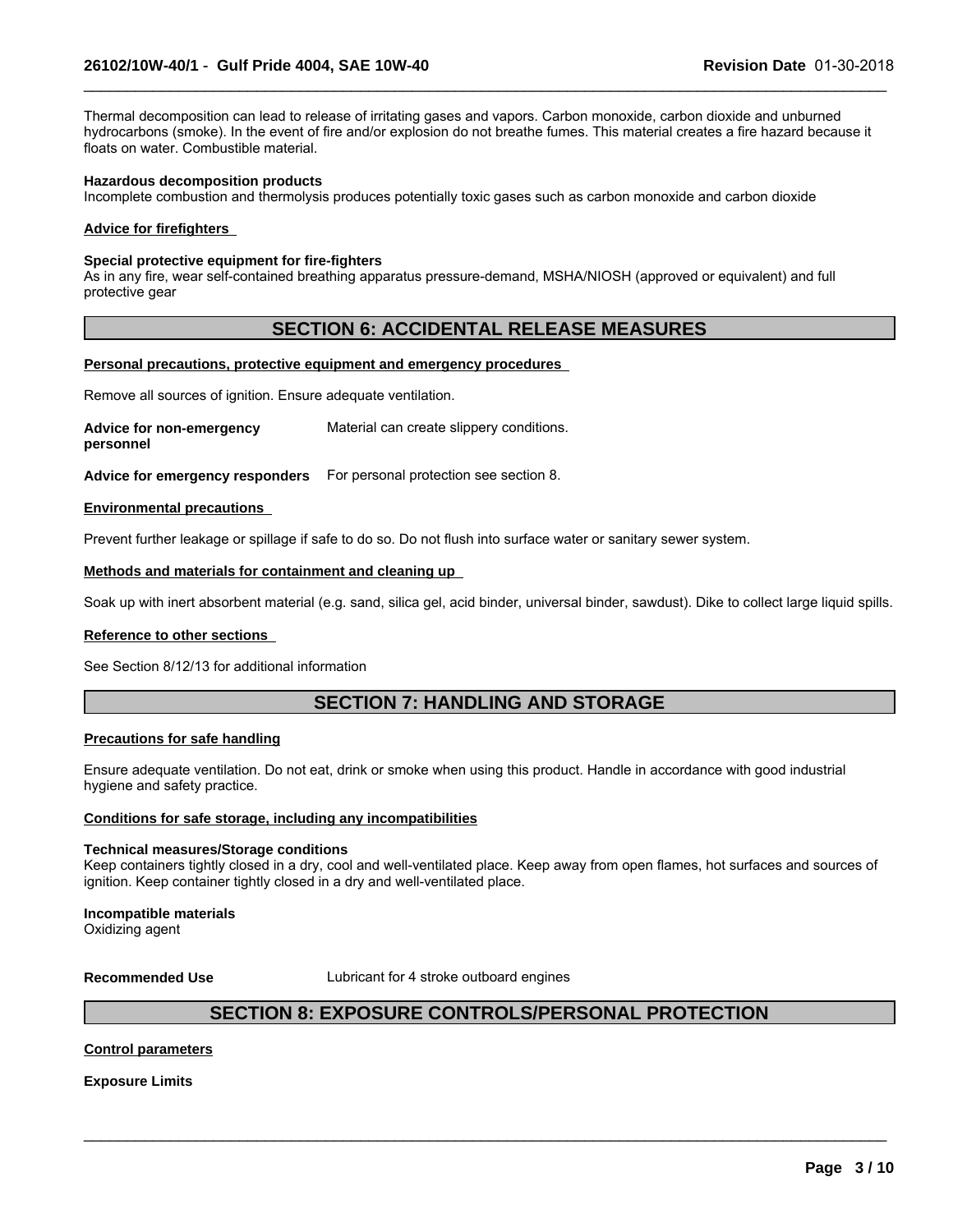| <b>Chemical name</b>                          | <b>Australia</b> | New Zealand               | <b>New Zealand - Biological Exposure</b><br>Indices (BEI) |
|-----------------------------------------------|------------------|---------------------------|-----------------------------------------------------------|
| Highly refined base oil (Viscosity >20.5 cSt) |                  | TWA: $5 \text{ mg/m}^3$   |                                                           |
| $@40^{\circ}$ C)                              |                  | STEL: $10 \text{ mg/m}^3$ |                                                           |
| Highly refined, low viscosity mineral         |                  | TWA: $5 \text{ mg/m}^3$   |                                                           |
| oils/hydrocarbons (Viscosity >7 - <20.5 cSt)  |                  | STEL: $10 \text{ mg/m}^3$ |                                                           |
| @40°C)                                        |                  |                           |                                                           |

 $\_$  ,  $\_$  ,  $\_$  ,  $\_$  ,  $\_$  ,  $\_$  ,  $\_$  ,  $\_$  ,  $\_$  ,  $\_$  ,  $\_$  ,  $\_$  ,  $\_$  ,  $\_$  ,  $\_$  ,  $\_$  ,  $\_$  ,  $\_$  ,  $\_$  ,  $\_$  ,  $\_$  ,  $\_$  ,  $\_$  ,  $\_$  ,  $\_$  ,  $\_$  ,  $\_$  ,  $\_$  ,  $\_$  ,  $\_$  ,  $\_$  ,  $\_$  ,  $\_$  ,  $\_$  ,  $\_$  ,  $\_$  ,  $\_$  ,

*Australia - Workplace Exposure Standards for Airborne Contaminants. New Zealand - Workplace Exposure Standards and Biological Exposure Indices.*

| Appropriate engineering controls                                 |                                                                                                                                                                                                                                                                                              |
|------------------------------------------------------------------|----------------------------------------------------------------------------------------------------------------------------------------------------------------------------------------------------------------------------------------------------------------------------------------------|
| <b>Engineering controls</b>                                      | Ensure adequate ventilation, especially in confined areas.                                                                                                                                                                                                                                   |
|                                                                  | Individual protection measures, such as personal protective equipment                                                                                                                                                                                                                        |
| <b>Eye/face protection</b>                                       | Safety glasses with side-shields.<br>Long sleeved clothing. Apron. Impervious gloves.                                                                                                                                                                                                        |
| Skin and body protection<br><b>Hand Protection</b>               | Protective gloves. Please observe the instructions regarding permeability and breakthrough<br>time which are provided by the supplier of the gloves. Also take into consideration the<br>specific local conditions under which the product is used, such as the danger of cuts,<br>abrasion. |
| <b>Respiratory protection</b>                                    | No special protective equipment required. In case of mist, spray or aerosol exposure wear<br>suitable personal respiratory protection and protective suit.                                                                                                                                   |
| <b>Hygiene measures</b>                                          | Regular cleaning of equipment, work area and clothing is recommended.                                                                                                                                                                                                                        |
| <b>Environmental Exposure Controls</b><br><b>Thermal hazards</b> | No special environmental precautions required.<br>None under normal use conditions                                                                                                                                                                                                           |

# **SECTION 9: PHYSICAL AND CHEMICAL PROPERTIES**

# **Information on basic physical and chemical properties**

| <b>Physical state</b><br>Odor    | liquid<br>Hydrocarbon-like | Appearance<br><b>Odor threshold</b> | clear amber<br>Not Determined |  |
|----------------------------------|----------------------------|-------------------------------------|-------------------------------|--|
| Property                         | <b>Values</b>              | Remarks                             |                               |  |
| рH                               | Not Determined             |                                     |                               |  |
| Melting point / freezing point   | Not Determined             |                                     |                               |  |
| Boiling point / boiling range    | Not Determined             |                                     |                               |  |
| <b>Flash point</b>               | 234 °C / 453 °F            |                                     | ASTM D 92                     |  |
| <b>Evaporation rate</b>          | Not Determined             |                                     |                               |  |
| Flammability (solid, gas)        | Not Determined             |                                     |                               |  |
| <b>Flammability Limit in Air</b> |                            |                                     |                               |  |
| <b>Upper flammability limit:</b> | Not Determined             |                                     |                               |  |
| Lower flammability limit:        | Not Determined             |                                     |                               |  |
| Vapor pressure                   | Not Determined             |                                     |                               |  |
| Vapor density                    | Not Determined             |                                     |                               |  |
| <b>Relative density</b>          | 0.8488                     | @15 $^{\circ}$ C                    |                               |  |
| Solubility(ies)                  | Insoluble in water         |                                     |                               |  |
| <b>Partition coefficient</b>     | Not Determined             |                                     |                               |  |
| <b>Autoignition temperature</b>  | Not Determined             |                                     |                               |  |
| <b>Decomposition temperature</b> | Not Determined             |                                     |                               |  |
| <b>Kinematic viscosity</b>       | 53.4 cSt @ 40 °C           |                                     | ASTM D445                     |  |
|                                  |                            |                                     |                               |  |

 $\_$  ,  $\_$  ,  $\_$  ,  $\_$  ,  $\_$  ,  $\_$  ,  $\_$  ,  $\_$  ,  $\_$  ,  $\_$  ,  $\_$  ,  $\_$  ,  $\_$  ,  $\_$  ,  $\_$  ,  $\_$  ,  $\_$  ,  $\_$  ,  $\_$  ,  $\_$  ,  $\_$  ,  $\_$  ,  $\_$  ,  $\_$  ,  $\_$  ,  $\_$  ,  $\_$  ,  $\_$  ,  $\_$  ,  $\_$  ,  $\_$  ,  $\_$  ,  $\_$  ,  $\_$  ,  $\_$  ,  $\_$  ,  $\_$  ,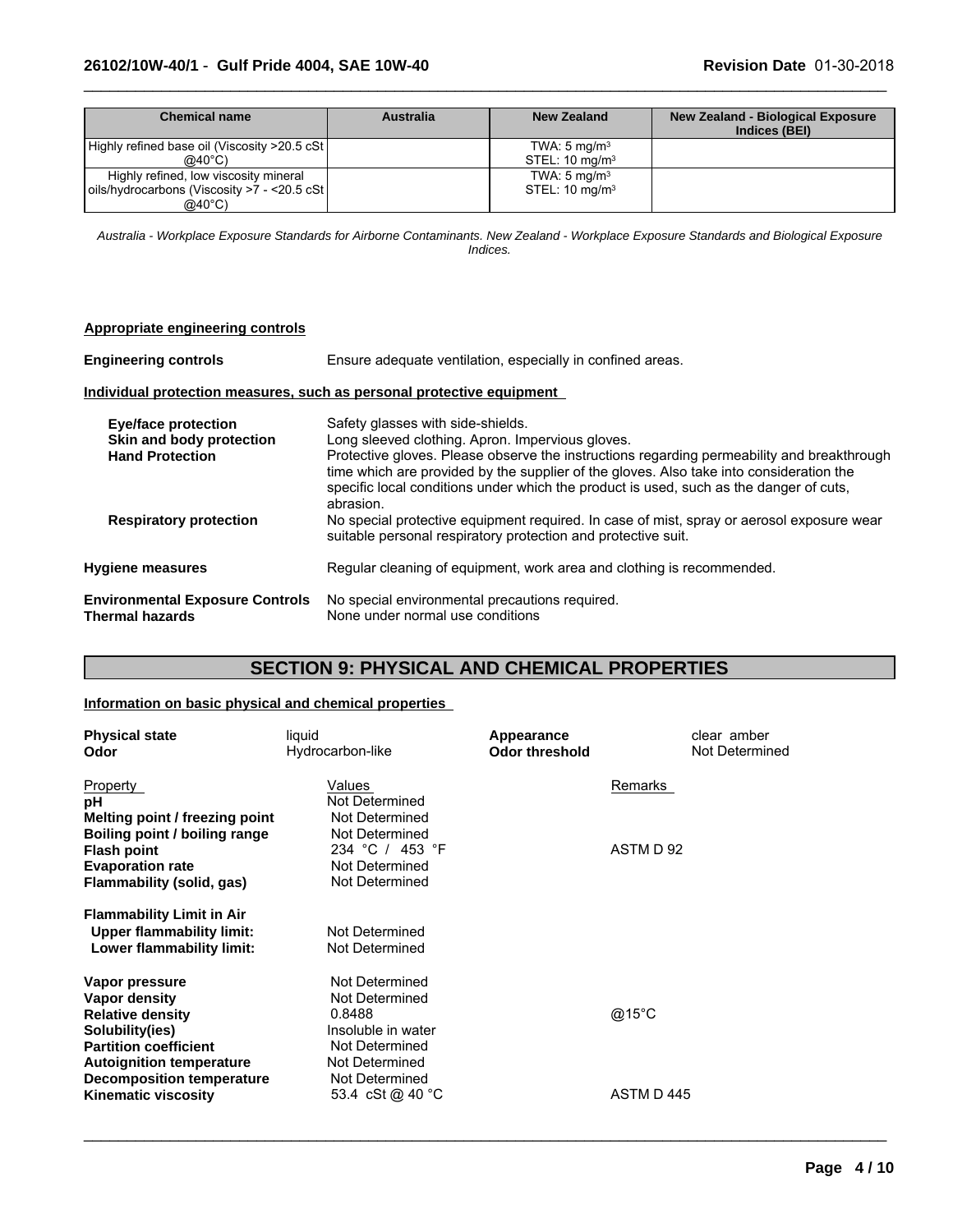| <b>Explosive properties</b> | Not applicable |
|-----------------------------|----------------|
| <b>Oxidizing Properties</b> | Not applicable |
|                             |                |

# **Other Information**

**Viscosity, kinematic (100°C)** 9.8 cSt @ 100°C 495 ASTM D 445<br>
Pour Point **Pour Point** 97 **VOC Content (ASTM E-1868-10)**<br>VOC content

**Pour Pour Point -39 °C** / -38 °F<br>Not Determined **Not Determined** 

 $\_$  ,  $\_$  ,  $\_$  ,  $\_$  ,  $\_$  ,  $\_$  ,  $\_$  ,  $\_$  ,  $\_$  ,  $\_$  ,  $\_$  ,  $\_$  ,  $\_$  ,  $\_$  ,  $\_$  ,  $\_$  ,  $\_$  ,  $\_$  ,  $\_$  ,  $\_$  ,  $\_$  ,  $\_$  ,  $\_$  ,  $\_$  ,  $\_$  ,  $\_$  ,  $\_$  ,  $\_$  ,  $\_$  ,  $\_$  ,  $\_$  ,  $\_$  ,  $\_$  ,  $\_$  ,  $\_$  ,  $\_$  ,  $\_$  ,

# **SECTION 10: STABILITY AND REACTIVITY**

### **Reactivity**

None under normal use conditions

### **Chemical stability**

Stable under normal conditions

# **Possibility of hazardous reactions**

None under normal use conditions

#### **Conditions to avoid**

Keep away from open flames, hot surfaces and sources of ignition, Extremes of temperature and direct sunlight

### **Incompatible materials**

Oxidizing agent

### **Hazardous decomposition products**

Incomplete combustion and thermolysis produces potentially toxic gases such as carbon monoxide and carbon dioxide.

# **SECTION 11: TOXICOLOGICAL INFORMATION**

 $\_$  ,  $\_$  ,  $\_$  ,  $\_$  ,  $\_$  ,  $\_$  ,  $\_$  ,  $\_$  ,  $\_$  ,  $\_$  ,  $\_$  ,  $\_$  ,  $\_$  ,  $\_$  ,  $\_$  ,  $\_$  ,  $\_$  ,  $\_$  ,  $\_$  ,  $\_$  ,  $\_$  ,  $\_$  ,  $\_$  ,  $\_$  ,  $\_$  ,  $\_$  ,  $\_$  ,  $\_$  ,  $\_$  ,  $\_$  ,  $\_$  ,  $\_$  ,  $\_$  ,  $\_$  ,  $\_$  ,  $\_$  ,  $\_$  ,

### **Information on the likely routes of exposure**

#### **Product Information - Principle Routes of Exposure**

| Inhalation   | None known           |
|--------------|----------------------|
| Eye contact  | None known           |
| Skin contact | Mild skin irritation |
| Ingestion    | None known           |
|              |                      |

# **Numerical measures of toxicity - Product Information**

| <b>ATEmix (oral)</b>   | >2000 mg/kg |
|------------------------|-------------|
| <b>ATEmix (dermal)</b> | >2000 mg/kg |

#### **Acute toxicity - Product Information**

Product does not present an acute toxicity hazard based on known or supplied information.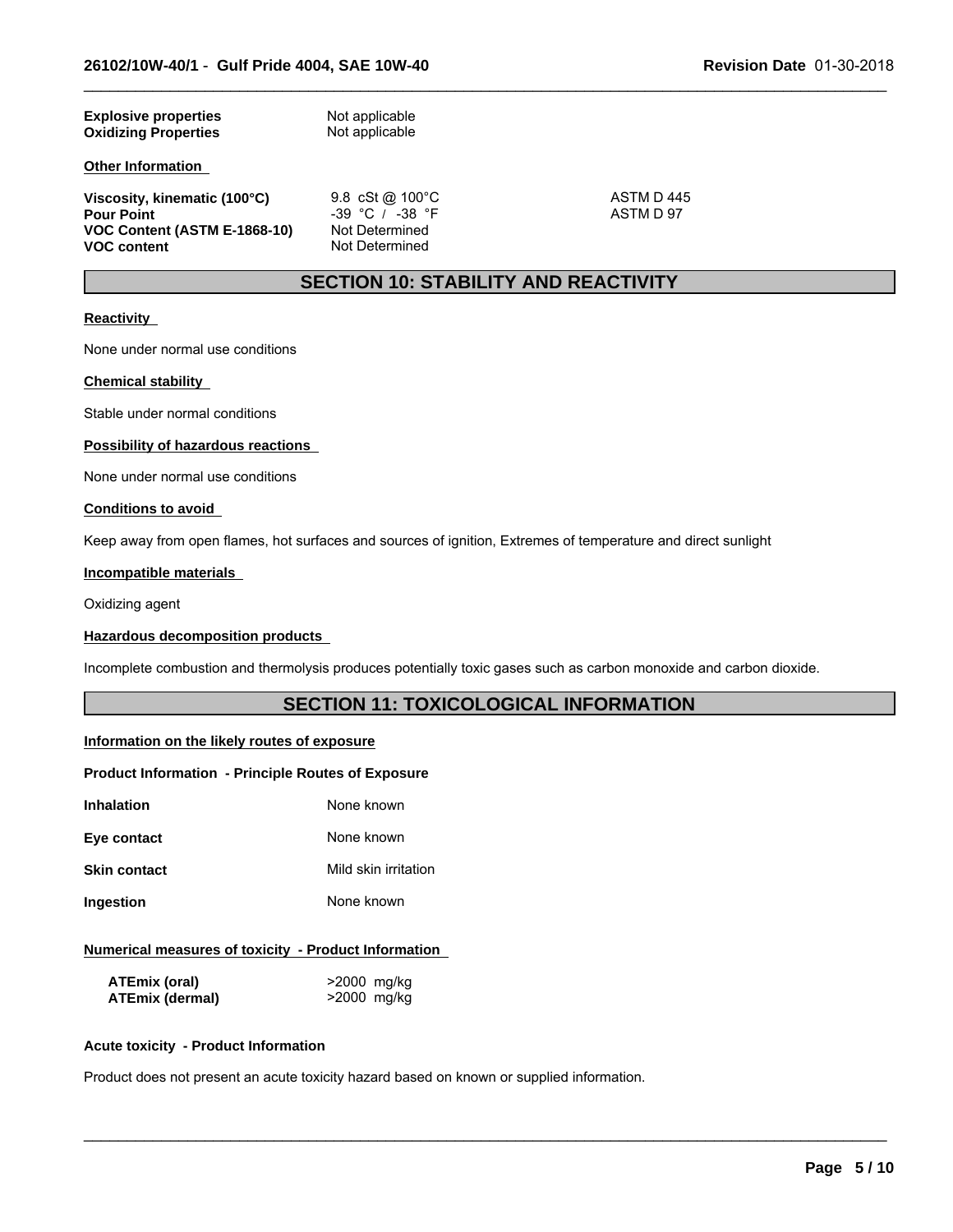# **Acute toxicity - Component Information**

| <b>Chemical name</b>                  | Oral LD50   | <b>Dermal LD50</b> | <b>Inhalation LC50</b> |
|---------------------------------------|-------------|--------------------|------------------------|
| Highly refined base oil (Viscosity    | >2000 mg/kg | >2000 mg/kg        |                        |
| $>$ 20.5 cSt @40°C)                   |             |                    |                        |
| Highly refined, low viscosity mineral | >2000 mg/kg | >2000 mg/kg        |                        |
| oils/hydrocarbons (Viscosity >7 -     |             |                    |                        |
| $<$ 20.5 cSt @40 $^{\circ}$ C)        |             |                    |                        |

 $\_$  ,  $\_$  ,  $\_$  ,  $\_$  ,  $\_$  ,  $\_$  ,  $\_$  ,  $\_$  ,  $\_$  ,  $\_$  ,  $\_$  ,  $\_$  ,  $\_$  ,  $\_$  ,  $\_$  ,  $\_$  ,  $\_$  ,  $\_$  ,  $\_$  ,  $\_$  ,  $\_$  ,  $\_$  ,  $\_$  ,  $\_$  ,  $\_$  ,  $\_$  ,  $\_$  ,  $\_$  ,  $\_$  ,  $\_$  ,  $\_$  ,  $\_$  ,  $\_$  ,  $\_$  ,  $\_$  ,  $\_$  ,  $\_$  ,

# **Delayed and immediate effects as well as chronic effects from short and long-term exposure**

| <b>Skin corrosion/irritation</b>                                                      | Mild skin irritant. Based on available data, the classification criteria are not met.                                                  |
|---------------------------------------------------------------------------------------|----------------------------------------------------------------------------------------------------------------------------------------|
| Serious eye damage/eye irritation                                                     | Based on available data, the classification criteria are not met.                                                                      |
| <b>Sensitization</b><br><b>Respiratory Sensitization</b><br><b>Skin sensitization</b> | Based on available data, the classification criteria are not met.<br>Based on available data, the classification criteria are not met. |
| <b>Germ cell mutagenicity</b>                                                         | Based on available data, the classification criteria are not met.                                                                      |
| Carcinogenicity                                                                       | Based on available data, the classification criteria are not met.                                                                      |
| <b>Reproductive toxicity</b>                                                          | Based on available data, the classification criteria are not met.                                                                      |
| Specific target organ systemic<br>toxicity (single exposure)                          | Based on available data, the classification criteria are not met                                                                       |
| Specific target organ systemic<br>toxicity (repeated exposure)                        | Based on available data, the classification criteria are not met                                                                       |
| <b>Aspiration hazard</b>                                                              | Based on available data, the classification criteria are not met.                                                                      |
| <b>Exposure levels</b>                                                                | See section 8 for more information                                                                                                     |
| Interactive effects                                                                   | None known                                                                                                                             |

# **SECTION 12: ECOLOGICAL INFORMATION**

### **Toxicity**

No special environmental measures are necessary

| <b>Chemical name</b>                                                                                        | Algae/aquatic plants | <b>Fish</b>      | <b>Toxicity to</b><br>microorganisms | <b>Crustacea</b> |
|-------------------------------------------------------------------------------------------------------------|----------------------|------------------|--------------------------------------|------------------|
| Highly refined base oil<br>(Viscosity >20.5 cSt @40°C)                                                      | >100: 72 h mg/L      | $>100:96$ h mg/L |                                      | >100: 48 h mg/L  |
| Highly refined, low viscosity<br>mineral oils/hydrocarbons<br>(Viscosity >7 - <20.5 cSt<br>$@40^{\circ}$ C) | >100: 72 h mg/L      | $>100:96$ h mg/L |                                      | >100: 48 h mg/L  |

 $\_$  ,  $\_$  ,  $\_$  ,  $\_$  ,  $\_$  ,  $\_$  ,  $\_$  ,  $\_$  ,  $\_$  ,  $\_$  ,  $\_$  ,  $\_$  ,  $\_$  ,  $\_$  ,  $\_$  ,  $\_$  ,  $\_$  ,  $\_$  ,  $\_$  ,  $\_$  ,  $\_$  ,  $\_$  ,  $\_$  ,  $\_$  ,  $\_$  ,  $\_$  ,  $\_$  ,  $\_$  ,  $\_$  ,  $\_$  ,  $\_$  ,  $\_$  ,  $\_$  ,  $\_$  ,  $\_$  ,  $\_$  ,  $\_$  ,

# **Persistence and degradability**

The product is not readily biodegradable, but it can be degraded by micro-organisms, it is regarded as being inherently biodegradable.

# **Bioaccumulative potential**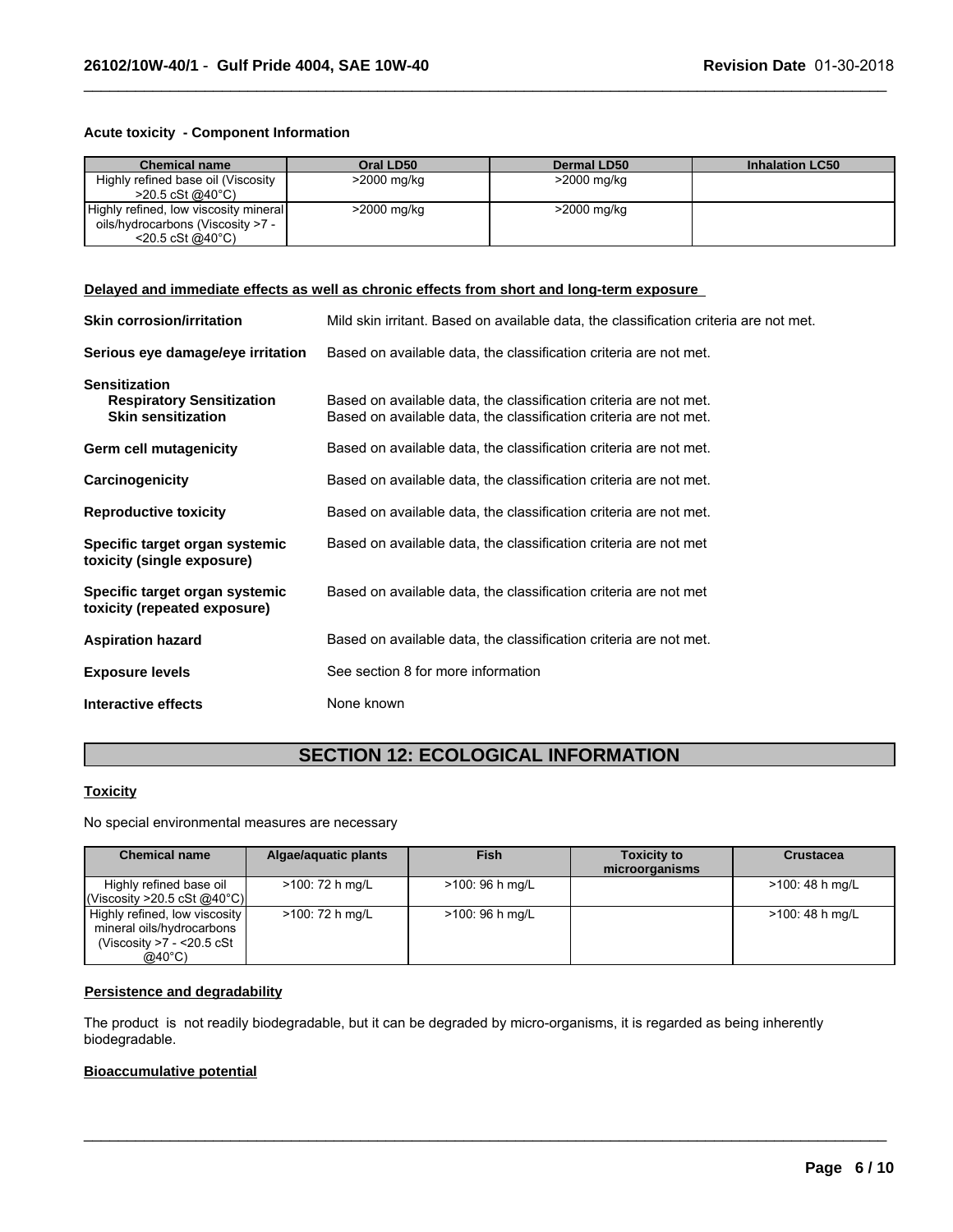No information available

#### **Mobility**

The product is insoluble and floats on water

#### **Other adverse effects**

None known

# **SECTION 13: DISPOSAL CONSIDERATIONS**

 $\_$  ,  $\_$  ,  $\_$  ,  $\_$  ,  $\_$  ,  $\_$  ,  $\_$  ,  $\_$  ,  $\_$  ,  $\_$  ,  $\_$  ,  $\_$  ,  $\_$  ,  $\_$  ,  $\_$  ,  $\_$  ,  $\_$  ,  $\_$  ,  $\_$  ,  $\_$  ,  $\_$  ,  $\_$  ,  $\_$  ,  $\_$  ,  $\_$  ,  $\_$  ,  $\_$  ,  $\_$  ,  $\_$  ,  $\_$  ,  $\_$  ,  $\_$  ,  $\_$  ,  $\_$  ,  $\_$  ,  $\_$  ,  $\_$  ,

#### **Safe handling and disposal methods**

Dispose of in accordance with local regulations

#### **Disposal of any contaminated packaging**

Empty containers should be taken to an approved waste handling site for recycling or disposal. Observe all label precautions until container is cleaned, reconditioned or destroyed.

#### **Environmental regulations**

No information available

# **SECTION 14: TRANSPORT INFORMATION**

**ADG** Not regulated

**IMDG** Not regulated

**IATA** Not regulated

# **SECTION 15: REGULATORY INFORMATION**

**Safety, health and environmental regulations/legislation specific for the substance or mixture**

### **National regulations**

### **Australia**

Model Work Health and Safety Regulations (2016). Preparation of Safety Data Sheets for Hazardous Chemicals Code of Practice (2011).

### **Standard for Uniform Scheduling of Medicines and Poisons (SUSMP)**

No poisons schedule number allocated

### **New Zealand**

Hazardous Substances Regulation 2001.

**New Zealand Not Regulated Not Regulated HSNO Approval Number:** HSR002605 **HSNO Hazard Classification:** 

 $\_$  ,  $\_$  ,  $\_$  ,  $\_$  ,  $\_$  ,  $\_$  ,  $\_$  ,  $\_$  ,  $\_$  ,  $\_$  ,  $\_$  ,  $\_$  ,  $\_$  ,  $\_$  ,  $\_$  ,  $\_$  ,  $\_$  ,  $\_$  ,  $\_$  ,  $\_$  ,  $\_$  ,  $\_$  ,  $\_$  ,  $\_$  ,  $\_$  ,  $\_$  ,  $\_$  ,  $\_$  ,  $\_$  ,  $\_$  ,  $\_$  ,  $\_$  ,  $\_$  ,  $\_$  ,  $\_$  ,  $\_$  ,  $\_$  ,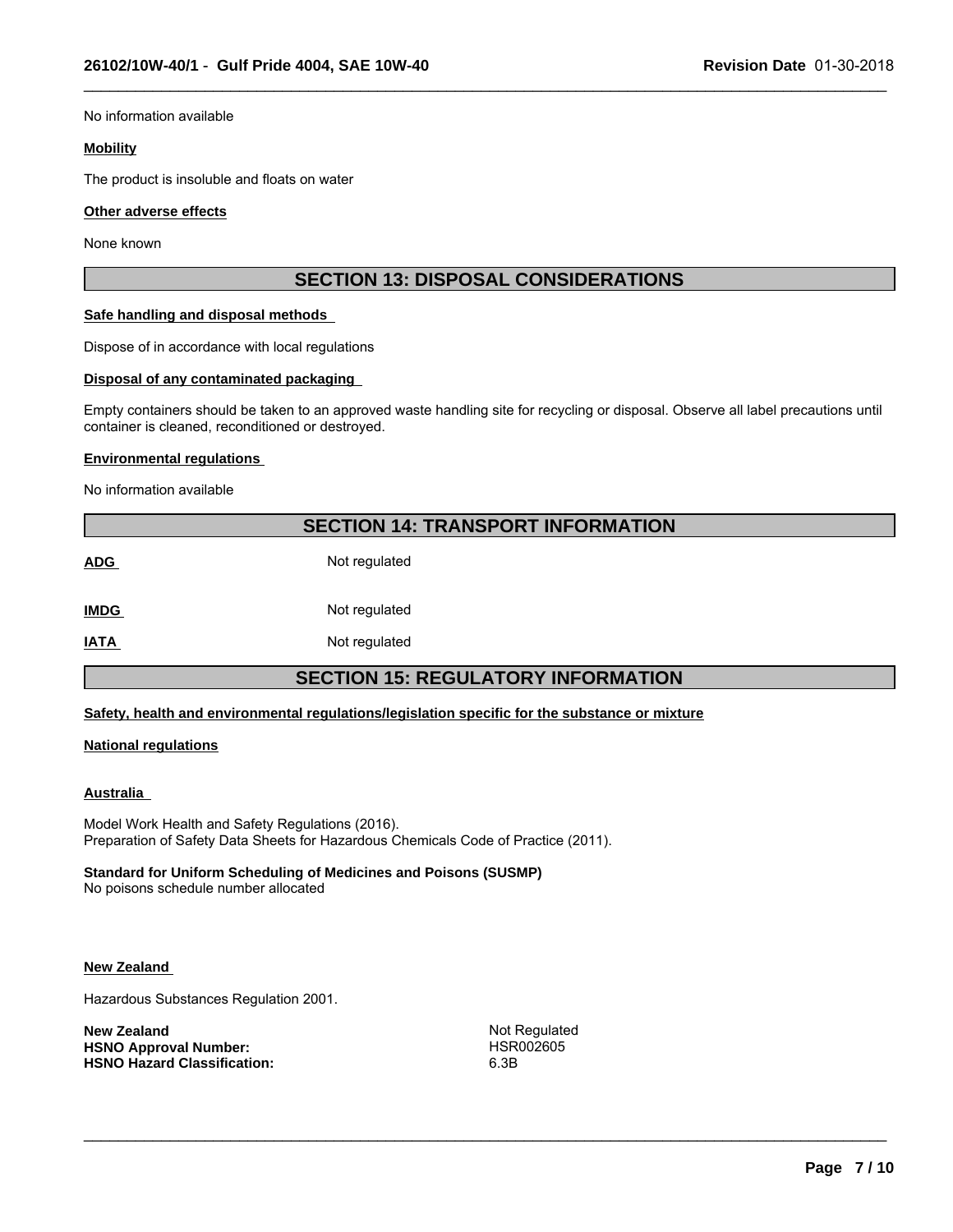$\_$  ,  $\_$  ,  $\_$  ,  $\_$  ,  $\_$  ,  $\_$  ,  $\_$  ,  $\_$  ,  $\_$  ,  $\_$  ,  $\_$  ,  $\_$  ,  $\_$  ,  $\_$  ,  $\_$  ,  $\_$  ,  $\_$  ,  $\_$  ,  $\_$  ,  $\_$  ,  $\_$  ,  $\_$  ,  $\_$  ,  $\_$  ,  $\_$  ,  $\_$  ,  $\_$  ,  $\_$  ,  $\_$  ,  $\_$  ,  $\_$  ,  $\_$  ,  $\_$  ,  $\_$  ,  $\_$  ,  $\_$  ,  $\_$  ,

### **International Regulations**

**Ozone-depleting substances (ODS)** Not applicable

**Persistent Organic Pollutants** Not applicable

**Chemicals Subject to Prior Informed Consent (PIC)** Not applicable

### **International Inventories**

 **TSCA** - United States Toxic Substances Control Act Section 8(b) Inventory All ingredients are on the inventory or exempt from listing

 **DSL/NDSL** - Canadian Domestic Substances List/Non-Domestic Substances List All ingredients are on the inventory or exempt from listing

 **AICS** - Australian Inventory of Chemical Substances All ingredients are on the inventory or exempt from listing

 **PICCS** - Philippines Inventory of Chemicals and Chemical Substances All ingredients are on the inventory or exempt from listing

 **KECL** - Korean Existing and Evaluated Chemical Substances All ingredients are on the inventory or exempt from listing

 **IECSC** - China Inventory of Existing Chemical Substances All ingredients are on the inventory or exempt from listing

 **ENCS** - Japan Existing and New Chemical Substances All ingredients are on the inventory or exempt from listing

 **TCSI** - Taiwan National Existing Chemical Inventory Contact supplier for inventory compliance status

 **NZIoC** - New Zealand Inventory of Chemicals All ingredients are on the inventory or exempt from listing

### **Other Information**

**The highly refined base oil (Viscosity >20.5 cSt @40°C) contains one or more substance with the following CAS/EC numbers:**

| <b>Chemical name</b>                                      | <b>CAS No</b> | <b>EC-No</b> |
|-----------------------------------------------------------|---------------|--------------|
| Distillates (petroleum), solvent-refined heavy paraffinic | 64741-88-4    | 265-090-8    |
| Distillates (petroleum), solvent-refined light paraffinic | 64741-89-5    | 265-091-3    |
| Residual oils (petroleum), solvent deasphalted            | 64741-95-3    | 265-096-0    |
| Distillates (petroleum), solvent-refined heavy naphthenic | 64741-96-4    | 265-097-6    |
| Distillates (petroleum), solvent-refined light naphthenic | 64741-97-5    | 265-098-1    |
| Residual oils (petroleum), solvent-refined                | 64742-01-4    | 265-101-6    |
| Distillates (petroleum), hydrotreated heavy naphthenic    | 64742-52-5    | 265-155-0    |
| Distillates (petroleum), hydrotreated light naphthenic    | 64742-53-6    | 265-156-6    |
| Distillates (petroleum), hydrotreated heavy paraffinic    | 64742-54-7    | 265-157-1    |
| Distillates (petroleum), hydrotreated light paraffinic    | 64742-55-8    | 265-158-7    |
| Distillates (petroleum), solvent-dewaxed light paraffinic | 64742-56-9    | 265-159-2    |

 $\_$  ,  $\_$  ,  $\_$  ,  $\_$  ,  $\_$  ,  $\_$  ,  $\_$  ,  $\_$  ,  $\_$  ,  $\_$  ,  $\_$  ,  $\_$  ,  $\_$  ,  $\_$  ,  $\_$  ,  $\_$  ,  $\_$  ,  $\_$  ,  $\_$  ,  $\_$  ,  $\_$  ,  $\_$  ,  $\_$  ,  $\_$  ,  $\_$  ,  $\_$  ,  $\_$  ,  $\_$  ,  $\_$  ,  $\_$  ,  $\_$  ,  $\_$  ,  $\_$  ,  $\_$  ,  $\_$  ,  $\_$  ,  $\_$  ,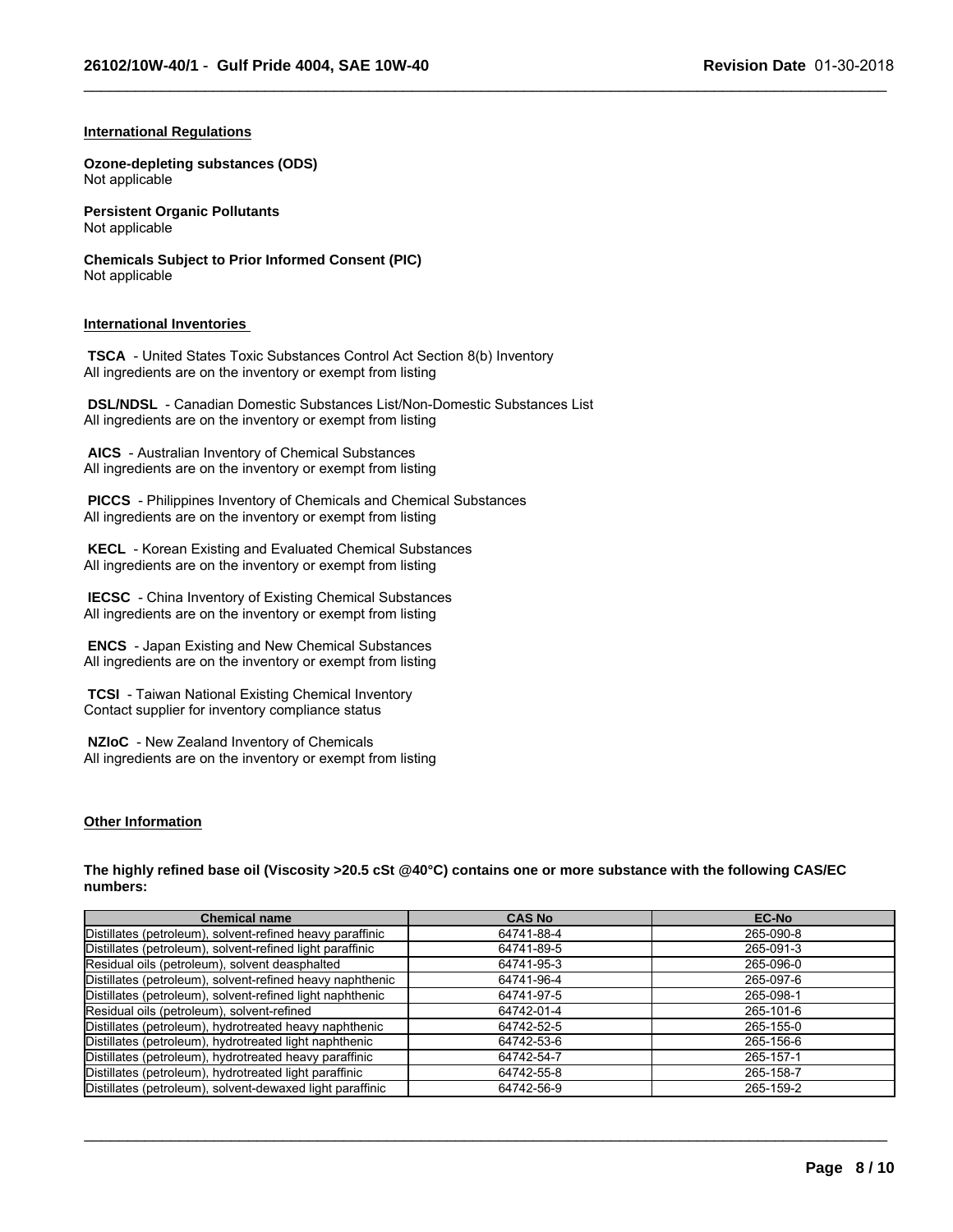| Residual oils (petroleum), hydrotreated                    | 64742-57-0 | 265-160-8 |
|------------------------------------------------------------|------------|-----------|
| Lubricating oils (petroleum), hydrotreated spent           | 64742-58-1 | 265-161-3 |
| Residual oils (petroleum), solvent-dewaxed                 | 64742-62-7 | 265-166-0 |
| Distillates (petroleum), solvent-dewaxed heavy paraffinic  | 64742-65-0 | 265-169-7 |
| Paraffin oils (petroleum), catalytic dewaxed heavy         | 64742-70-7 | 265-174-4 |
| Paraffin oils (petroleum), catalytic dewaxed light         | 64742-71-8 | 265-176-5 |
| Lubricating oils (petroleum), C>25, hydrotreated bright    | 72623-83-7 | 276-735-8 |
| stock-based                                                |            |           |
| Lubricating oils (petroleum), C20-50, hydrotreated neutral | 72623-85-9 | 276-736-3 |
| oil-based, high-viscosity                                  |            |           |
| Lubricating oils (petroleum), C15-30, hydrotreated neutral | 72623-86-0 | 276-737-9 |
| loil-based                                                 |            |           |
| Lubricating oils (petroleum), C20-50, hydrotreated neutral | 72623-87-1 | 276-738-4 |
| loil-based                                                 |            |           |
| Lubricating oils                                           | 74869-22-0 | 278-012-2 |
| White mineral oil (petroleum)                              | 8042-47-5  | 232-455-8 |

 $\_$  ,  $\_$  ,  $\_$  ,  $\_$  ,  $\_$  ,  $\_$  ,  $\_$  ,  $\_$  ,  $\_$  ,  $\_$  ,  $\_$  ,  $\_$  ,  $\_$  ,  $\_$  ,  $\_$  ,  $\_$  ,  $\_$  ,  $\_$  ,  $\_$  ,  $\_$  ,  $\_$  ,  $\_$  ,  $\_$  ,  $\_$  ,  $\_$  ,  $\_$  ,  $\_$  ,  $\_$  ,  $\_$  ,  $\_$  ,  $\_$  ,  $\_$  ,  $\_$  ,  $\_$  ,  $\_$  ,  $\_$  ,  $\_$  ,

### **The highly refined, low viscosity mineral oils/hydrocarbons (Viscosity >7 - <20.5 cSt @40°C) contains one or more substance with the following CAS/EC numbers:**

| <b>Chemical name</b>                                       | <b>CAS No</b> | EC-No     |
|------------------------------------------------------------|---------------|-----------|
| Distillates (petroleum), hydrotreated heavy paraffinic     | 63742-54-7    | 265-157-1 |
| Distillates (petroleum), solvent-refined heavy paraffinic  | 64741-88-4    | 265-090-8 |
| Distillates (petroleum), solvent-refined light paraffinic  | 64741-89-5    | 265-091-3 |
| Residual oils (petroleum), solvent deasphalted             | 64741-95-3    | 265-096-0 |
| Distillates (petroleum), solvent-refined heavy naphthenic  | 64741-96-4    | 265-097-6 |
| Distillates (petroleum), solvent-refined light naphthenic  | 64741-97-5    | 265-098-1 |
| Residual oils (petroleum), solvent-refined                 | 64742-01-4    | 265-101-6 |
| Distillates (petroleum), hydrotreated heavy naphthenic     | 64742-52-5    | 265-155-0 |
| Distillates (petroleum), hydrotreated light naphthenic     | 64742-53-6    | 265-156-6 |
| Distillates (petroleum), hydrotreated heavy paraffinic     | 64742-54-7    | 265-157-1 |
| Distillates (petroleum), hydrotreated light paraffinic     | 64742-55-8    | 265-158-7 |
| Distillates (petroleum), solvent-dewaxed light paraffinic  | 64742-56-9    | 265-159-2 |
| Residual oils (petroleum), hydrotreated                    | 64742-57-0    | 265-160-8 |
| Lubricating oils (petroleum), hydrotreated spent           | 64742-58-1    | 265-161-3 |
| Residual oils (petroleum), solvent-dewaxed                 | 64742-62-7    | 265-166-0 |
| Distillates (petroleum), solvent-dewaxed heavy paraffinic  | 64742-65-0    | 265-169-7 |
| Paraffin oils (petroleum), catalytic dewaxed light         | 64742-71-8    | 265-176-5 |
| Dec-1-ene, homopolymer, hydrogenated                       | 68037-01-4    | 500-183-1 |
| ubricating oils (petroleum), C>25, hydrotreated bright     | 72623-83-7    | 276-735-8 |
| lstock-based                                               |               |           |
| Lubricating oils (petroleum), C20-50, hydrotreated neutral | 72623-85-9    | 276-736-3 |
| oil-based, high-viscosity                                  |               |           |
| Lubricating oils (petroleum), C15-30, hydrotreated neutral | 72623-86-0    | 276-737-9 |
| loil-based                                                 |               |           |
| Lubricating oils (petroleum), C20-50, hydrotreated neutral | 72623-87-1    | 276-738-4 |
| oil-based                                                  |               |           |
| Lubricating oils                                           | 74869-22-0    | 278-012-2 |

# **SECTION 16: OTHER INFORMATION**

 $\mathcal{L}_\mathcal{L} = \{ \mathcal{L}_\mathcal{L} = \{ \mathcal{L}_\mathcal{L} = \{ \mathcal{L}_\mathcal{L} = \{ \mathcal{L}_\mathcal{L} = \{ \mathcal{L}_\mathcal{L} = \{ \mathcal{L}_\mathcal{L} = \{ \mathcal{L}_\mathcal{L} = \{ \mathcal{L}_\mathcal{L} = \{ \mathcal{L}_\mathcal{L} = \{ \mathcal{L}_\mathcal{L} = \{ \mathcal{L}_\mathcal{L} = \{ \mathcal{L}_\mathcal{L} = \{ \mathcal{L}_\mathcal{L} = \{ \mathcal{L}_\mathcal{$ 

**Issuing Date** 01-30-2018

**Revision Date Case 1 12 Servision Note** 1 2011 11:12 11:13 Pelease 1 **Revision Note** 

**Key or legend to abbreviations and acronyms used in the safety data sheet**